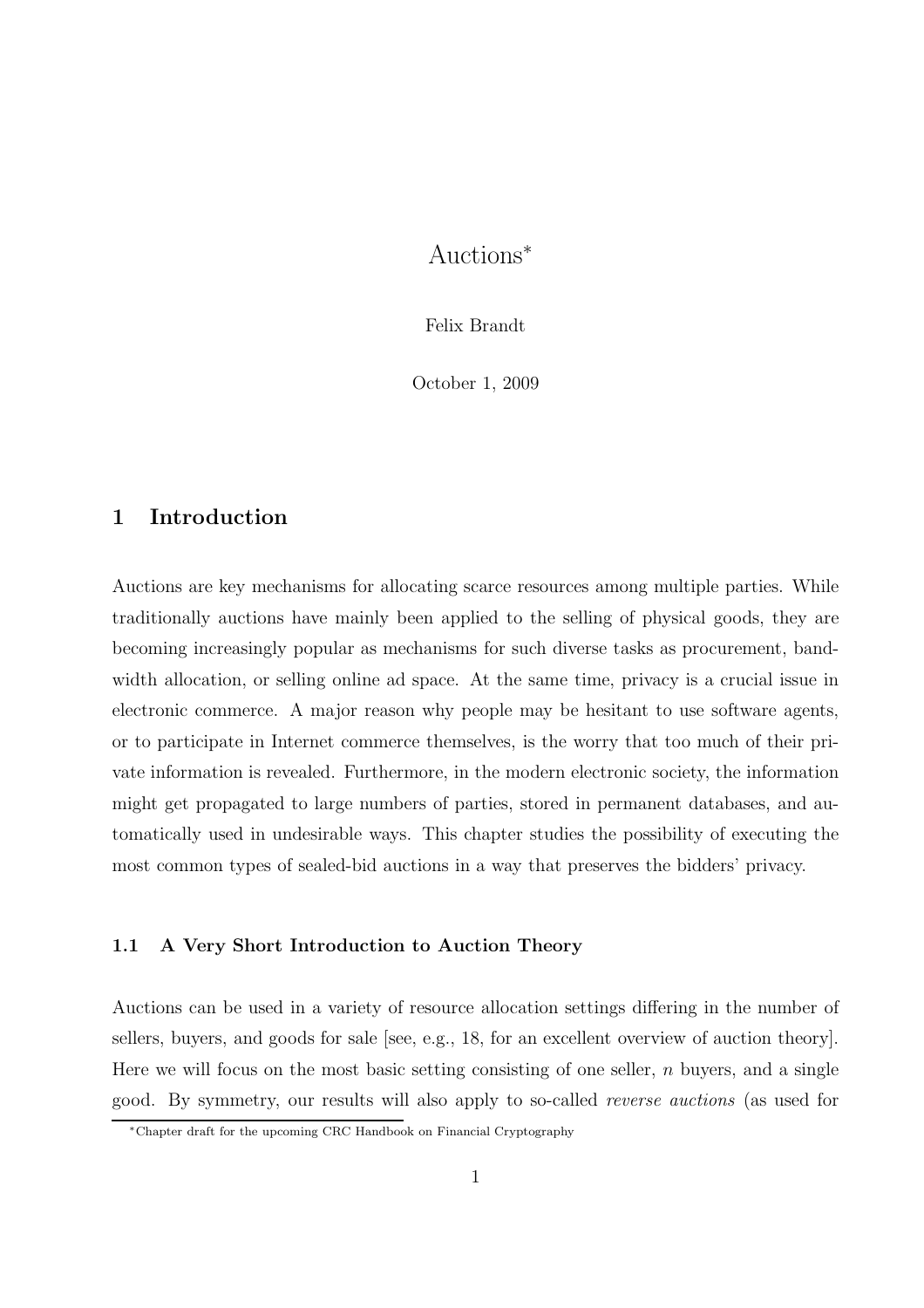procurement) where there is one buyer and multiple sellers. An auction is simply a protocol that yields the winner of the item and information on the exchange of payments (typically only the winning bidder is charged). The prototypical auction types in the basic setting are the English auction, the Dutch auction, the first-price sealed-bid auction, and the secondprice sealed-bid auction. In an English or "ascending open-cry" auction, the auctioneer (a trusted party who may or may not be the seller) continuously raises the selling price until only one bidder is willing to pay. This bidder is awarded the item and pays the current price. In a Dutch auction, the auctioneer starts at a high price and continuously reduces it until the first bidder expresses his willingness to pay. Again, this bidder is awarded the item and pays the current price. In both types of sealed-bid auctions, each bidder submits a sealed bid to the auctioneer and the bidder who submitted the highest bid is awarded the item. In the first-price auction, the winning bidder pays the amount he bid, whereas in the second-price auction, he has to pay the amount of the second highest bid. The second-price auction is often called Vickrey auction in memory of Nobel Laureate William Vickrey who first proposed it [33].

Despite their different appearance, some of these auction types have very strong similarities. For instance, the Dutch auction and the first-price auction are known to be strategically equivalent, which essentially means that they will always yield the same result (this was first observed by Vickrey [33]). A similar equivalence holds for the English auction and the secondprice auction when bidders have independent valuations of the good to be sold. Since our main interest is privacy, this leaves us with first-price and second-price auctions. And even between these two there are some similarities. The revenue equivalence theorem—one of the most celebrated results of auction theory—states that almost all reasonable types of auctions (including the first-price and second-price auction) yield the same revenue when valuations are independent and bidders are risk-neutral. This seemingly paradoxical equivalence is due to the different behavior of rational bidders in different auctions, e.g., identical bidders bid less in first-price auctions than they do in second-price auctions. Despite this equivalence, both auction formats have their individual strengths and weaknesses. For example, the firstprice auction yields more revenue when bidders are risk-averse (which is often the case). The second-price auction, on the other hand, is strategy-proof, which means that bidders are best off bidding their true valuation of the good to be sold, no matter what the other bidders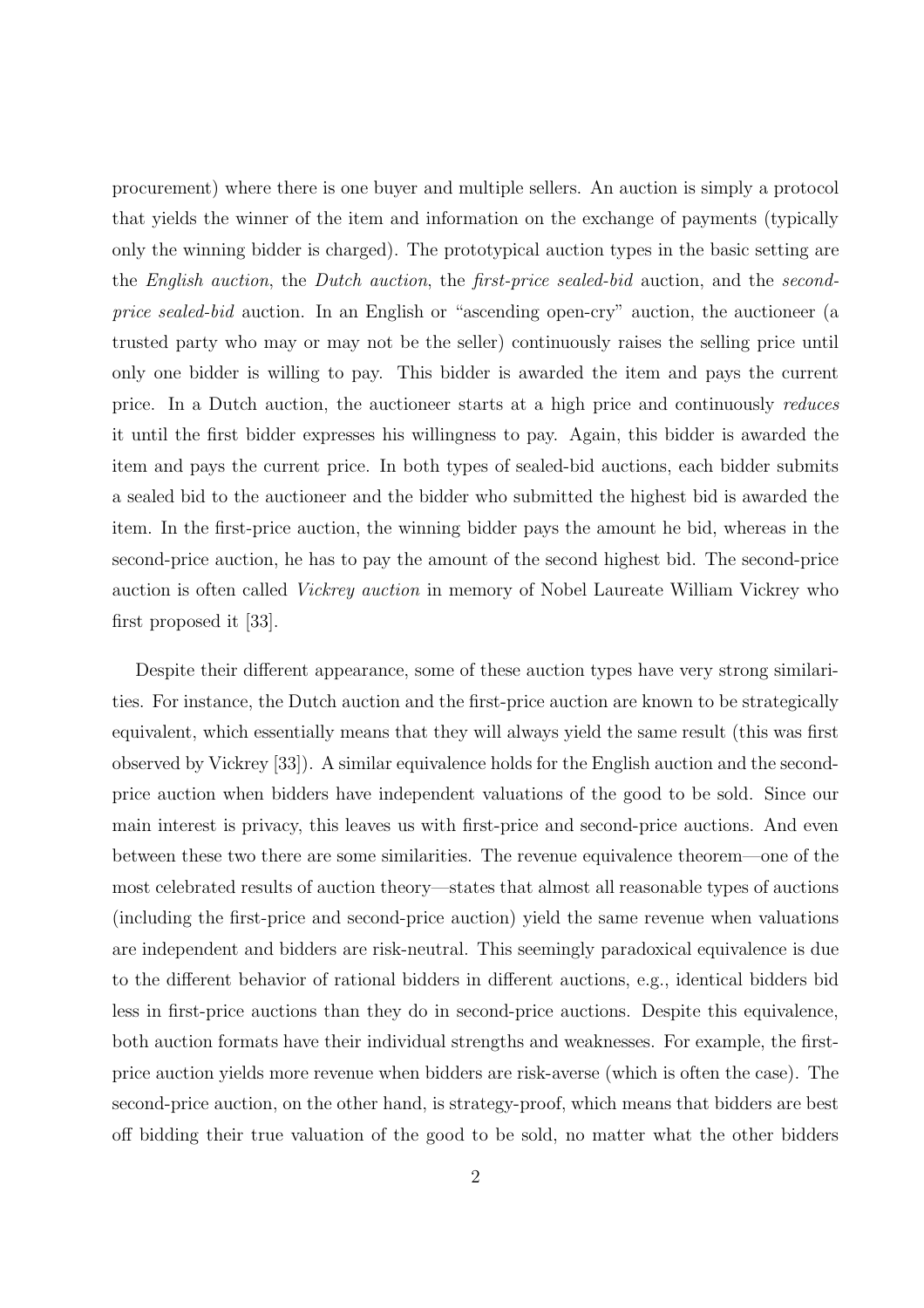do. Thus, in contrast to the first-price auction, bidders need not estimate other bidders' valuations. Interestingly, the side-effects of this striking advantage are said to contribute to the fact that second-price auctions are not commonly used in practice, for two reasons [27, 26, 29]:

- 1. Bidders are reluctant to reveal their true valuations to the auctioneer since the auctioneer can exploit this information during and after the auction, or spread it to others in ways that adversely affect the bidder.
- 2. Bidders doubt the correctness of the result as they do not pay what they bid. For example, the auctioneer might create a fake second highest bid slightly below the highest bid in order to increase his revenue

Both issues mentioned above are rooted in a lack of trust in the auctioneer. For this reason, it would be desirable to somehow "force" the auctioneer to always select the right outcome (correctness) and "prohibit" the propagation of private bid information (privacy).

#### 1.2 Cryptographic Auction Protocols

Inspired by early work of Nurmi and Salomaa [22] and Franklin and Reiter [12], various cryptographic protocols for achieving privacy and correctness (in first-price as well as secondprice auctions) have been proposed in recent years. Most of the protocols for second-price auctions are also applicable to a generalization of second-price auctions known as  $(M+1)$ stprice auctions. In an  $(M + 1)$ st-price auction—which is also due to Vickrey [33]—the seller offers M indistinguishable units of the same item  $(1 \leq M < n)$  and each bidder is assumed to be interested in at most one unit (in auction theory this is called single-unit demand). After all bidders submitted their bids, each of the M highest bidders receives one unit, all of which are sold for the same price given by the  $(M + 1)$ st highest bid. Clearly, the second-price auction is just the special case for  $M = 1$ . Besides these protocols, protocols for more general types of auctions such as multi-unit auctions, combinatorial auctions, or double auctions have been proposed in the literature [see, e.g., 30, 31, 36, 8, 4, 24, 32]. However, we will focus on the single-unit demand case in this chapter.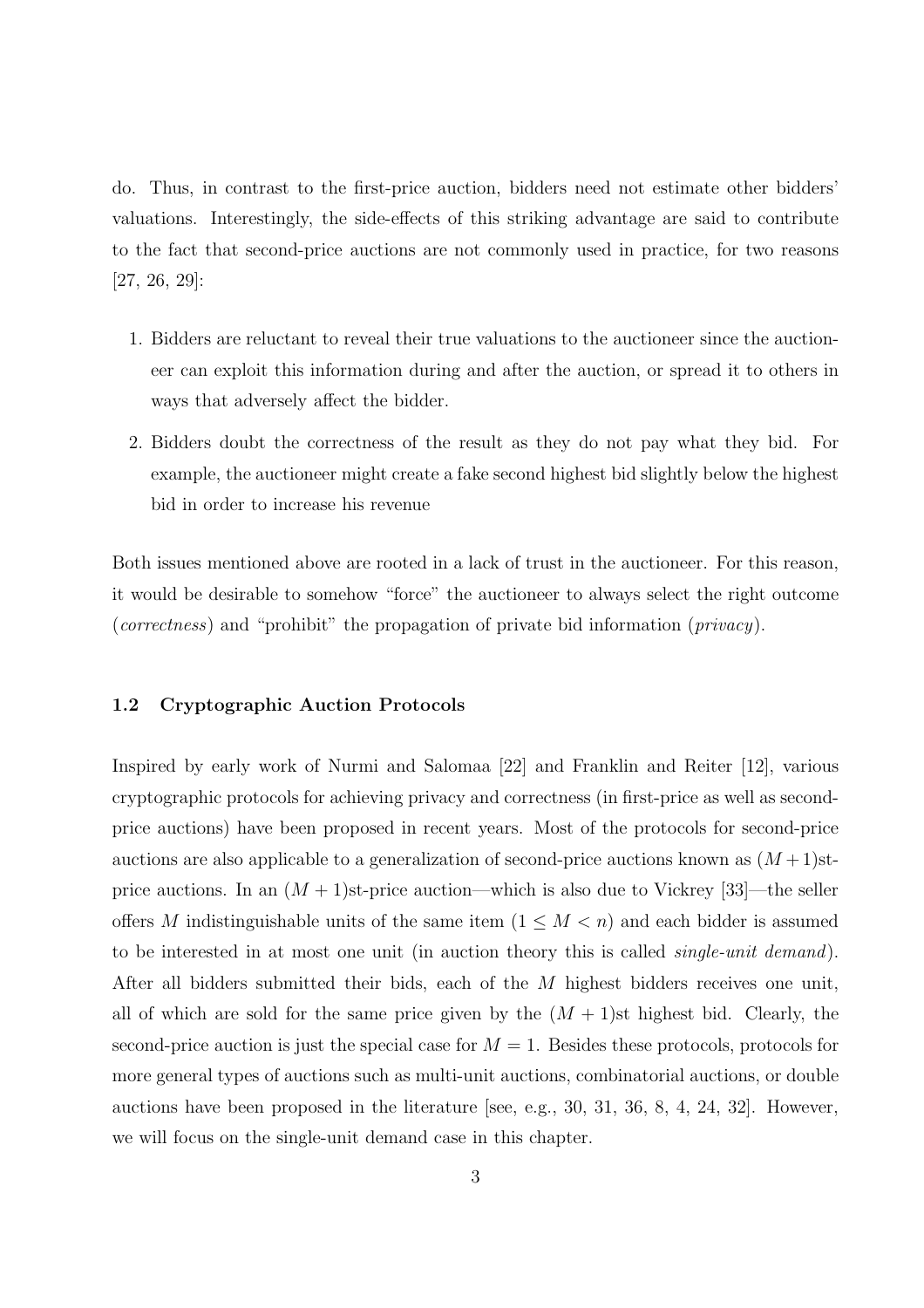Cryptographic auction protocols are one of the main applications of secure multiparty computation as first suggested by Yao [35]. Secure multiparty computation studies how a group of agents can jointly evaluate a function of privately held inputs such that only the function value, but not the individual inputs, are revealed. While it is known that, in principle, any function can be computed privately when making certain assumptions on the number of corrupted parties and their computational abilities [13, 3, 10], protocols for general multiparty computation are still very inefficient and unpractical. For this reason, the development of efficient special-purpose protocols for auctions has attracted the interest of many researchers. The asymptotic complexity of the protocols considered in this chapter depends on two parameters: the number of bidders  $n$  and the number of possible prices or bids k. Since prices can be encoded in binary, one would hope for a logarithmic dependence on k. However, as it turns out, representing bids in unary (resulting in a linear dependence on  $k$ ) sometimes allows to reduce other important complexity measures such as the number of rounds.

In the next section, we will discuss the possibility of unconditionally fully private auction protocols, i.e., auction protocols whose security does not rely on computationally intractability assumptions. More precisely, we study the existence of protocols that enable bidders to jointly compute the auction outcome without revealing any other information in an information-theoretic sense. Results in this setting are rather negative, which motivates the study of computationally private protocols in Section 3. Here, we consider bidderresolved protocols (as in Section 2), protocols with a single auctioneer, and protocols with two or more auctioneers, respectively.

## 2 Unconditional Privacy

In this section, we consider protocols where the auctioneer is emulated by the bidders, i.e., the computation of the auction outcome is distributed onto the bidders. Let  $x_1, \ldots, x_n$  be the inputs of the individual bidders, i.e., their bids, and  $f(x_1, \ldots, x_n)$  the output of the protocol, i.e., the outcome of the auction. The formal model we employ is the standard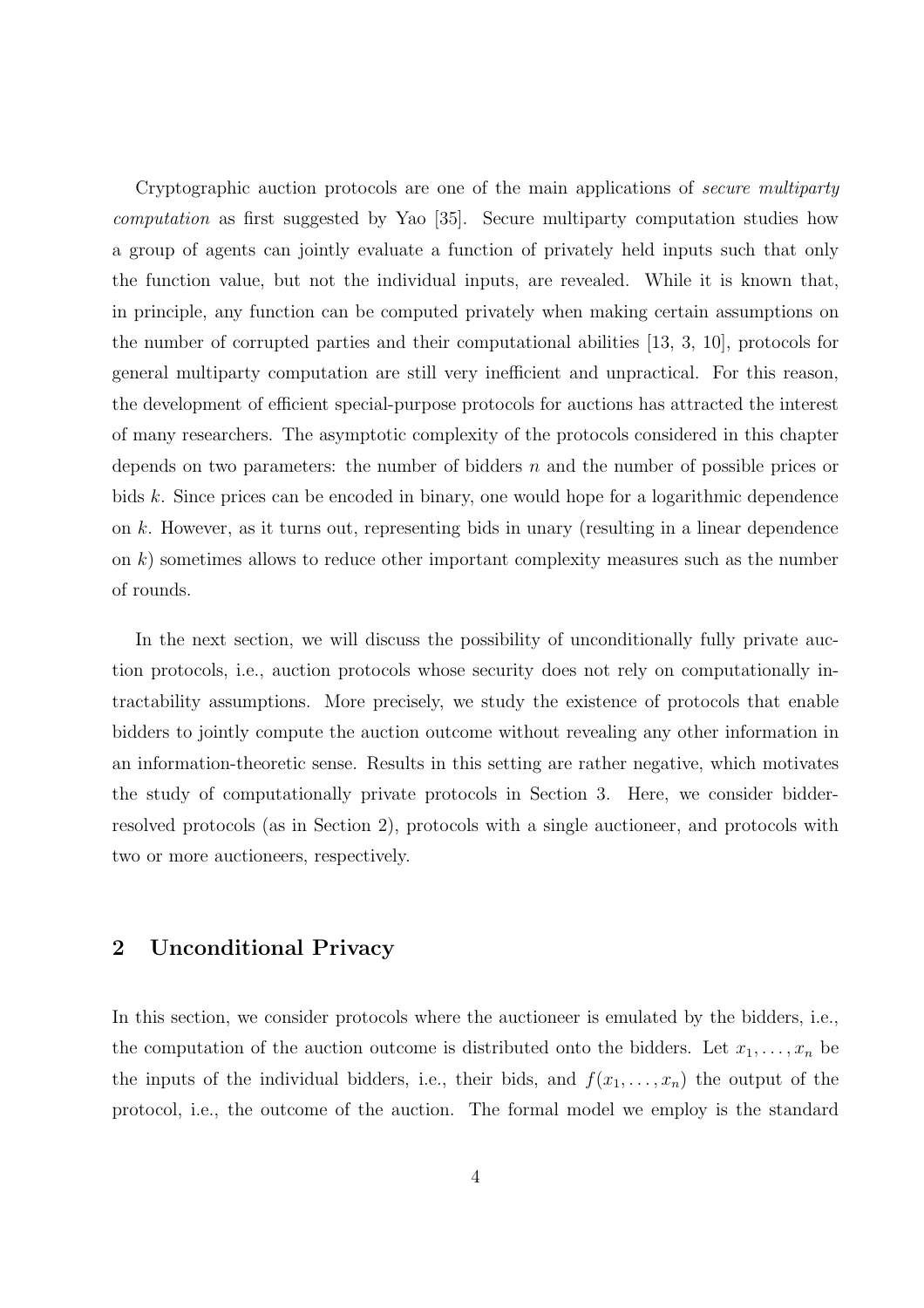information-theoretic private-channels model introduced independently by Ben-Or et al. [3] and Chaum et al. [10], inspired by earlier work of Yao [34]. Thus, function  $f(x_1, \ldots, x_n)$  is jointly computed by n parties using a distributed, randomized protocol consisting of several rounds. In order to enable the secure exchange of messages, we assume the existence of a complete synchronous network of private channels between the parties. In each round, each party may send a message to any other party. Each message a party sends is a function of his input  $x_i$ , his independent random input  $r_i$ , the messages he received so far, and the recipient. When the protocol is finished, all parties know the value of  $f(x_1, \ldots, x_n)$ .

Typically, when talking about the security of a distributed protocol one thinks of an adversary who may corrupt parties. In this section no restrictive assumptions as to the computational power of the adversary are made. A distributed protocol for computing function  $f(x_1, \ldots, x_n)$  is fully private if an adversary who can corrupt any number of parties is incapable of revealing any information besides what can be inferred from the output  $f(x_1, \ldots, x_n)$  and the corrupted parties' inputs.

It is known that only a restricted class of functions can be computed while maintaining unconditional full privacy  $[3]$ <sup>1</sup>. However, a complete characterization of this class is not yet known [see 19, 11, for characterizations of special cases]. As it turns out, the outcome function of the first-price auction belongs to the class of unconditionally fully privately computable functions.

**Theorem 1** (Brandt and Sandholm [9]). The first-price auction can be emulated by an unconditionally fully private k-round protocol. There is no more efficient protocol.

Interestingly, the above mentioned protocol is essentially a *Dutch auction* and is sometimes used in the real world for selling flowers or fish. Recall that in a Dutch auction the auctioneer starts by offering a high price, which is then continuously reduced until the first bidder expresses his willingness to buy. Obviously, no information except the auction outcome is revealed. An attractive property of the Dutch auction is that it only requires a broadcast channel rather than a complete a network of private channels. On the other hand, it is not very efficient as it has to iterate through every possible price in the worst case.

<sup>&</sup>lt;sup>1</sup>When assuming that a majority of the agents is trustworthy, all functions can be jointly computed in the unconditional passive adversary model [3, 10].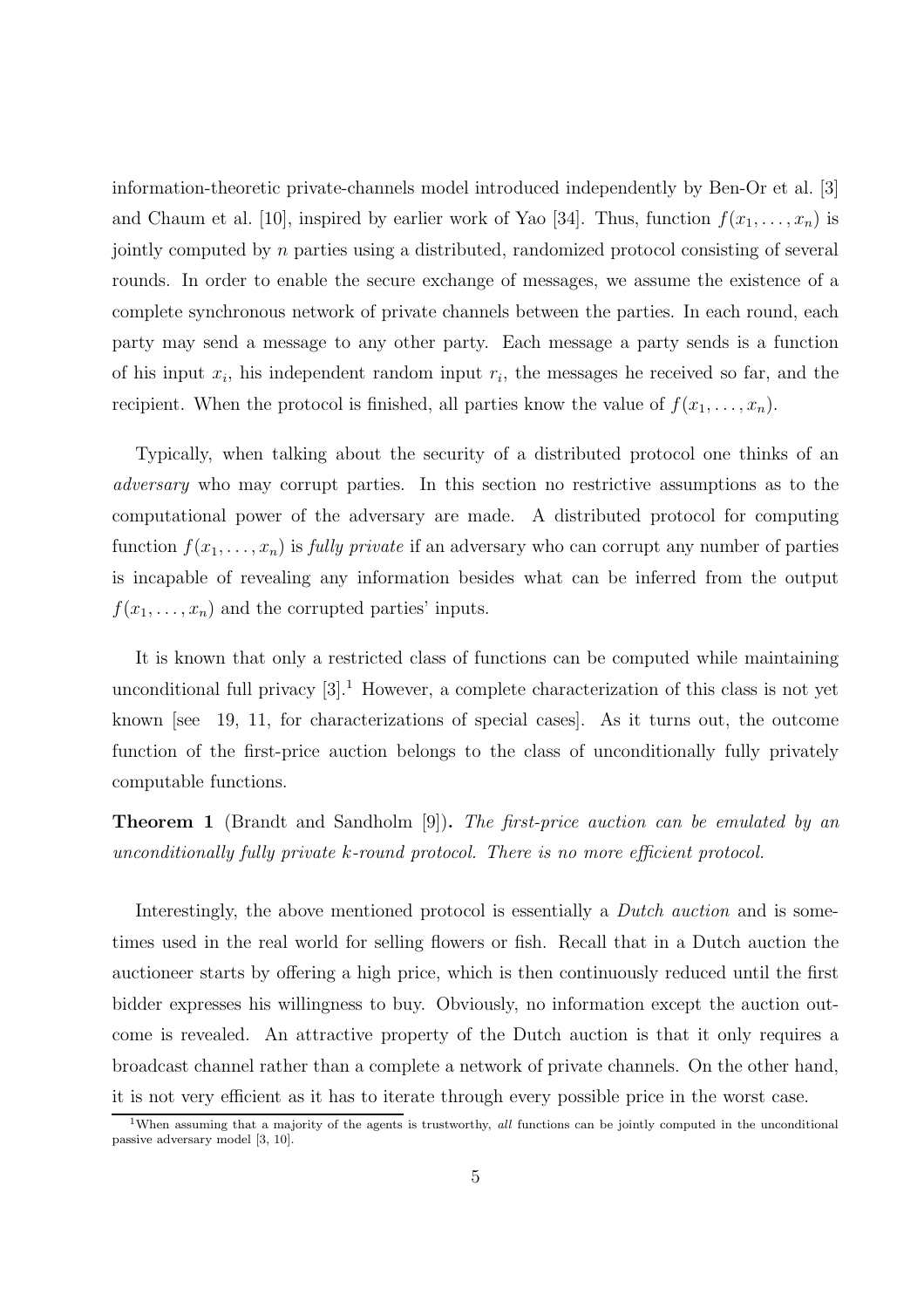It has been shown that there exists no such protocol for the second-price auction.

**Theorem 2** (Brandt and Sandholm [9]). The second-price auction cannot be emulated by an unconditionally fully private protocol (when there are more than two bidders).

The previous impossibility is very robust in the sense that it even holds when only protecting a single losing bid or revealing the second-highest bidder's identity.

## 3 Computational Privacy

It has become common practice in cryptography to assume that the adversary is limited in its computational abilities. This is usually implemented by surmising the existence of one-way functions, i.e., functions that are easy to compute but hard to invert. Two popular candidates for one-way functions are multiplication and exponentiation in certain finite groups. A plethora of cryptographic auction protocols that rely on various variants of these intractability assumptions (such as the Decisional Diffie-Hellman Assumption (DDH) or the Decisional Composite Residuosity Assumption (DCR)) have been proposed. In this section, we will informally discuss a small selection of the proposed protocols.

The protocols essentially fall into four categories depending on their underlying security model. First, there are fully private protocols where the auction outcome is jointly computed by the bidders as in the previous section. Then there are protocols that retain the traditional model of a single auctioneer and can therefore only provide limited privacy guarantees. In most protocols the trust is distributed on two parties (e.g., the auctioneer and an "auction issuer" or the auctioneer and an "auction authority"). These protocols use asymmetric multiparty computation such as Yao's garbled circuit technique. Finally, there are protocols where the trust is distributed on multiple, symmetric auctioneers who jointly determine the outcome using some form of threshold multiparty computation.

Table 1 highlights some of the differences between the proposed protocols. A protocol is verifiable if the correctness of the auction outcome can be verified by bidders and external parties. A protocol satisfies non-repudiation if winning bidders cannot deny having won the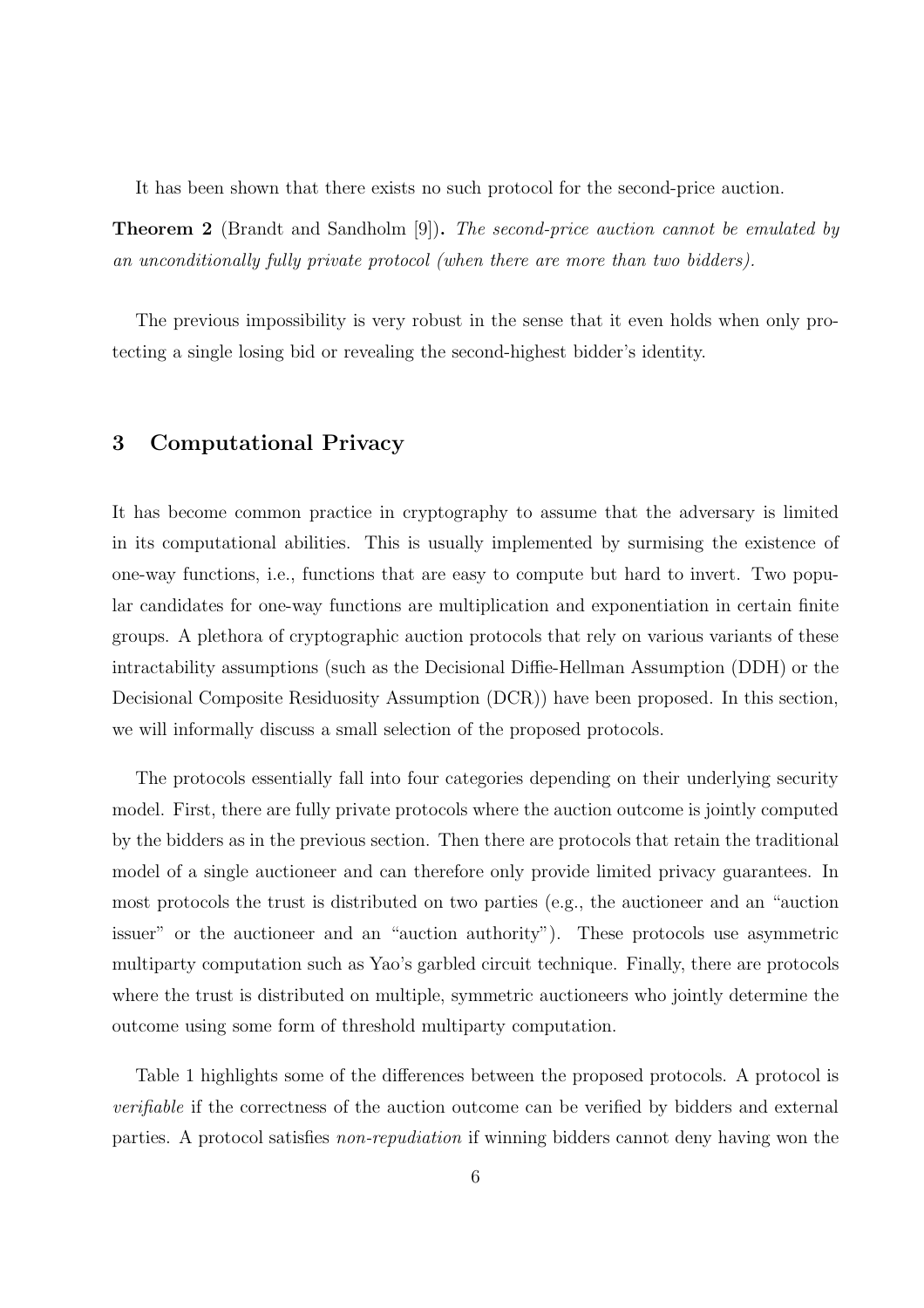auction.

## 3.1 No Auctioneers

Brandt [6, 7] has put forward protocols for first-price and  $(M + 1)$ st-price auctions that are executed by the bidders themselves without the help of any third-party. The protocols are based on El Gamal encryption and require three rounds of interaction in the random oracle model. Communication complexity, however, is linear in the number of possible bids k. The protocol for  $(M+1)$ st-price auctions is significantly more complex than the one for first-price auctions. The main advantage of these protocols is that they are fully private, i.e.,—based on certain intractability assumptions— $no$  coalition of parties is capable of breaching privacy. The drawbacks implied by such a model are low robustness and relatively high computational and communication complexity (although round complexity is low and constant). As a tradeoff between the unconditional and computational model, Brandt [5] proposed a secondprice auction protocol that is unconditionally anonymous and computationally private. The joint computation of social outcomes without third-parties has also been suggested in the context of secure voting [see, e.g., 17].

### 3.2 One Auctioneer

In this section, we outline two protocols that are based on the traditional model of a single auctioneer.

Baudron and Stern 2001 The protocol by Baudron et al. [2] relies on a semi-trusted third-party that does not learn any information unless it colludes with a bidder. The protocol is is based on the joint evaluation of a special-purpose Boolean circuit using Paillier encryption. The communication complexity is  $O(n(\log k)^{n-1})$  and thus exponential in n, which makes the scheme only applicable to a very limited number of bidders (five to six according to the authors). Bidders encrypt each bit of the binary representations of their bids n times with each bidder's public key. In the following, each logical gate of a Boolean circuit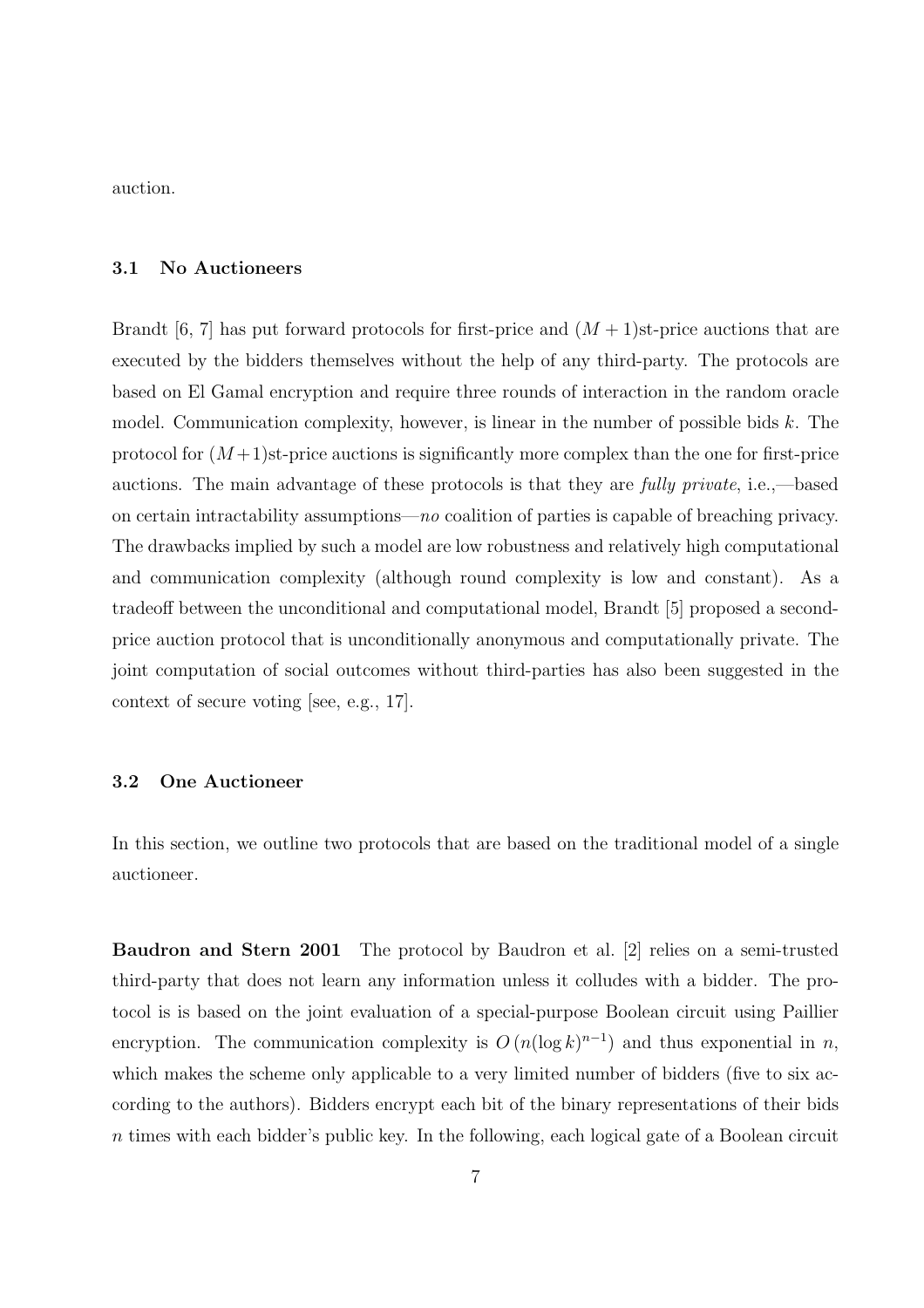that computes the auction outcome is blindly evaluated by the third-party with assistance by the bidders. After the result is broadcasted, the winner is required to claim that he won (violating non-repudiation). This is a disadvantage because the winner is able to back out of the protocol if he is not satisfied with the selling price. When computing the outcome of a second-price auction, additional interaction is required to compute the second highest bid (while also revealing the identity of the second highest bidder). Bidders' actions are verifiable. However, it is not possible to verify whether the third-party behaves correctly.

Parkes, Rabin, Shieber, and Thorpe 2008 Parkes et al. [23] proposed auction protocols for all common types of sealed-bid auctions with the primary goal of practicality rather than complete privacy. The system is based on a single auctioneer and Paillier encryption. The bidders send commitments to their bids to the auctioneer until the submission deadline is over. After the deadline, bidders publish their encrypted bids, which verifiably agree with their earlier commitments. The auctioneer decrypts the bids, publishes the auction outcome, and proves its correctness using elaborate zero-knowledge proofs, which are based on cut-and-choose techniques. This protocol differs from the other protocols considered in this chapter in that complete information on all bids is revealed to the auctioneer after the submission deadline.

### 3.3 Two Auctioneers

Most of the auction protocols suggested in the literature are based on a pair of auctioneers and the assumption that the auctioneers will not collude.

Naor, Pinkas, and Sumner 1999 The scheme by Naor et al [21] is based on Yao's garbled circuit technique and thus requires two parties, the auctioneer and the "auction issuer." The auction issuer, who "is typically an established party such as a financial institution or large company, which supplies services to numerous auctioneers" [21], constructs an obfuscated Boolean circuit that outputs the auction outcome for any given set of bids. After the bidders submitted their encrypted bids, the auction issuer generates garbled inputs for the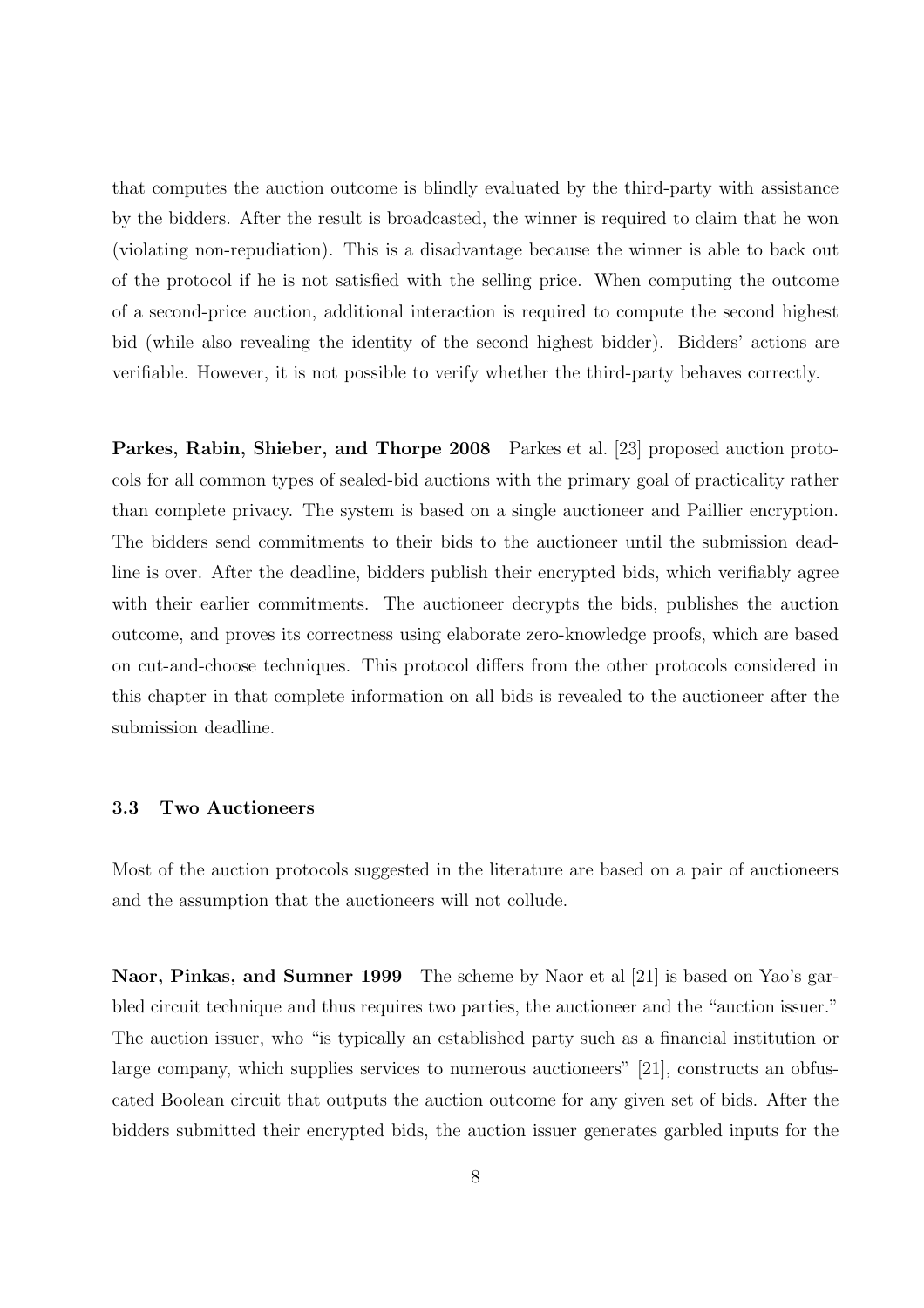circuit from the bids and sends them to the auctioneer who obliviously evaluates the circuit and publishes the result. This protocol is very efficient both in terms of round complexity  $(O(1))$  and communication complexity  $(O(n \log k))$ . However, Yao's protocol was originally conceived for a model with passive adversaries. If malicious deviations by either one of the two parties are taken into account, costly verification techniques such as cut-and-choose, consistency proofs, and the additional evaluation of a majority circuit need to be implemented [25]. Cut-and-choose, for example, requires that the auction issuer provides several copies of the garbled circuit out of which the auctioneer chooses some to be opened and verified. The remaining circuits are used to resolve the auction and it is checked whether they produce the same output. This method can provide an exponentially large probability of correctness of the circuit. Juels and Szydlo [16] removed a critical security flaw in the original protocol and based their version on RSA which results in less computational complexity for the bidders but more complexity for the auction servers. Due to a lack of verifiability, a coalition of both auctioneers can not only reveal all private information but also claim an arbitrary auction outcome.

Lipmaa, Asokan, and Niemi 2002 The protocol by Lipmaa et al. [20] requires a single semi-trusted third-party, the auction authority, in addition to the seller. Bidders encrypt their bids using the auction authority's public key and send them to the seller who checks accompanying signatures, sorts the encrypted bids according to a pre-determined scheme (e.g., in lexicographic ciphertext order), and broadcasts them. The auction authority then opens all bids, determines the selling price (e.g., the second highest bid), sends it to the seller, and proves its correctness by applying an efficient, special-purpose zero-knowledge proof. Winning bidders are required to claim that they won (violating non-repudiation). The protocol scales very well with respect to the number of bidders, but only provides limited privacy as the auction authority learns all bid amounts. The only information hidden from the authority is the connection between bidders and bids. Neither the seller nor the auction authority can manipulate the outcome without being detected.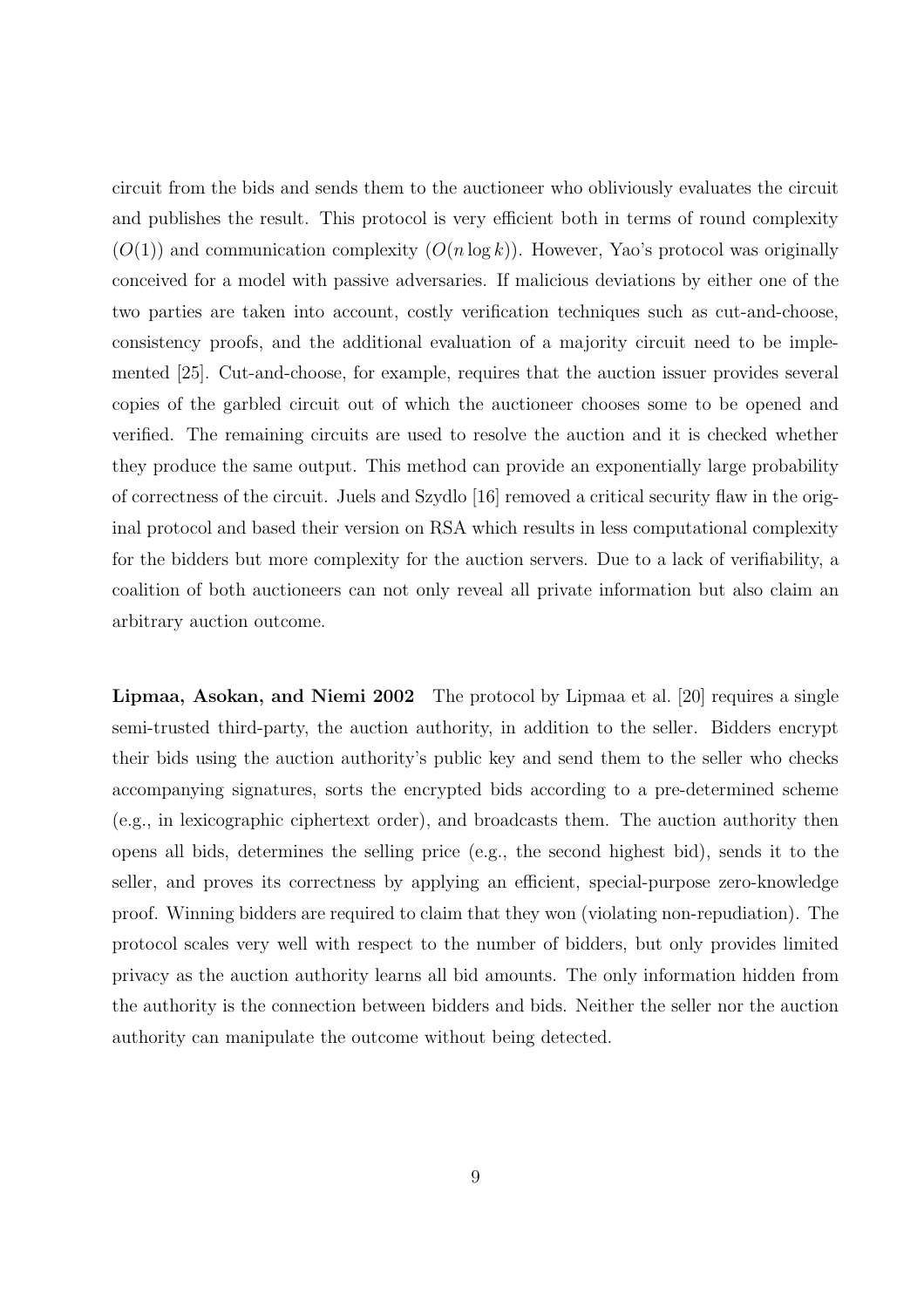Abe & Suzuki 2002 Like the protocols described in Section 3.1, the protocol by Abe et al. [1] is based on a unary representation of bids and homomorphic encryption such as El Gamal or Paillier. However, in contrast to bidder-resolved protocols, the position of the  $(M + 1)$ st-highest bid is jointly determined by the auctioneer and an "authority" using a binary search subprotocol. More specifically, the auctioneer releases mixed vector components to the authority who decrypts them to detect if there are either more than M bidders or less than  $M + 1$  bidders willing to pay. The entire process takes  $\log k$  rounds. The protocol is based on Jakobsson et al.'s mix-and-match technique [15] and is publicly verifiable.

#### 3.4 m Auctioneers

The remaining protocols are based on secure multiparty computation where a certain threshold of auctioneers (typically a majority or two thirds) is assumed to be trustworthy. The round complexity of such protocols is generally not constant.

Harkavy, Tygar, and Kikuchi 1998 The protocol by Harkavy et al. [14] was probably the first auction protocol that guarantees complete privacy of all bids, even after the auction terminated. It relies on verifiable secret sharing as described by Ben-Or et al. [3]. Bids are distributed on m auctioneers,  $\lfloor \frac{m-1}{3} \rfloor$  $\frac{(-1)}{3}$  of which may be corrupted. In the following, the auction outcome is determined bit by bit using techniques for secure multiparty computation that haven been proposed by Ben-Or et al. [3]. In particular, the second-highest bid is found by checking whether the set of bids can be partitioned into two subsets such that each subset contains a bid that is greater than a test value. The protocol iterates over the possible test values using binary search and therefore requires a number of rounds that is logarithmic in the number of possible prices  $k$ .

Sako 2000 Sako's first-price auction protocol [28] is based on a probabilistic encryption scheme. There is a number of auctioneers that generate k values  $M_i$  and k public/private key pairs  $E_i$  and  $D_i$ . The public keys and all  $M_i$  are published. In the bidding phase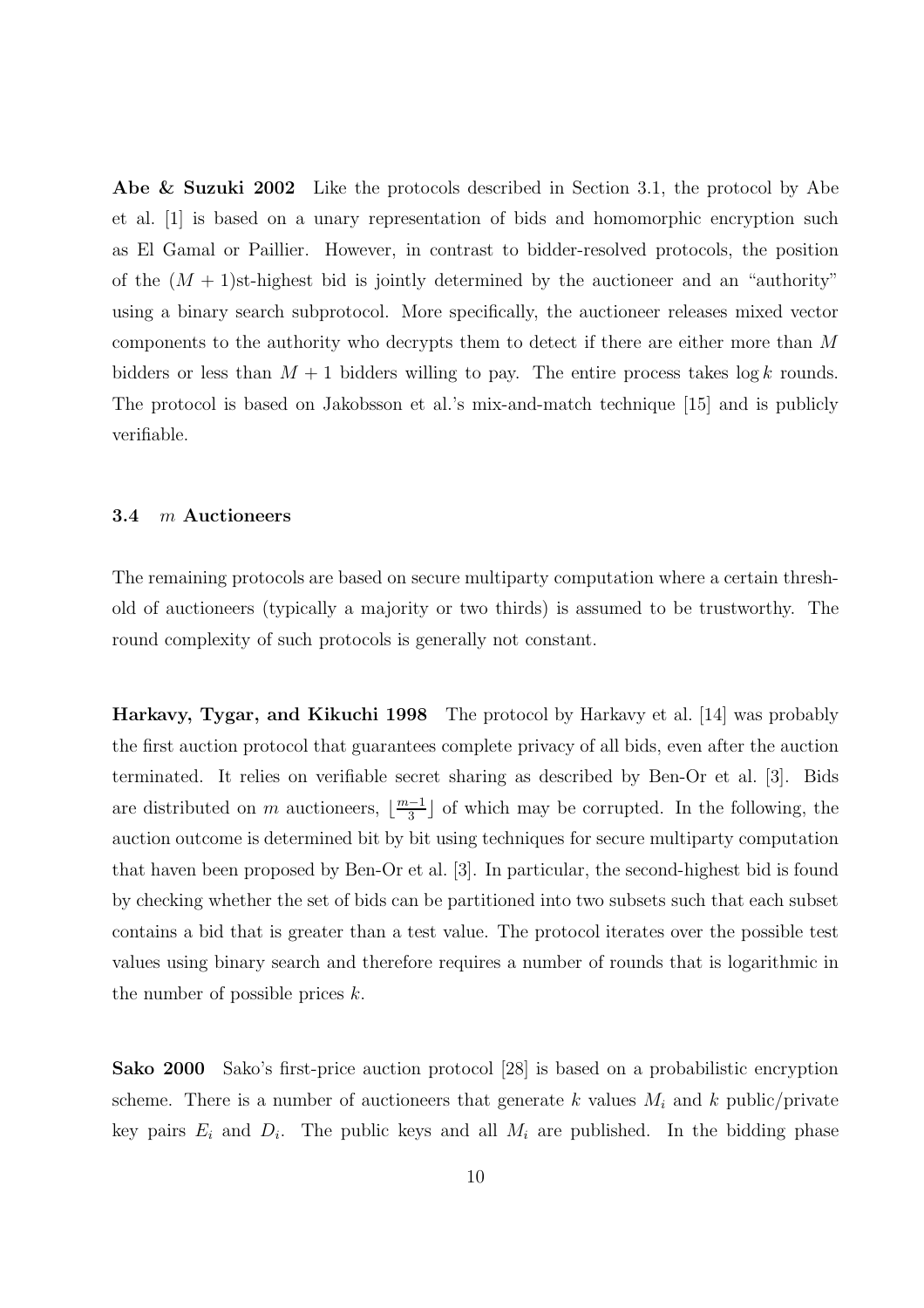each bidder publishes  $M_{b_i}$  encrypted with public key  $E_{b_i}$  where  $b_i$  denotes bidder i's bid. Thus, even though the scheme works on linear lists of valuations, each bidder only needs to submit a single encrypted value. The auctioneers then jointly decrypt all bids with the private key belonging to the highest valuation  $D_k$ . If none of the values decrypts to  $M_k$ , the auctioneers try the key belonging to the next valuation. This step is repeated until one of the bids correctly decrypts to  $M_i$ . The corresponding bidder is the winner and i refers to the selling price. The author gives two examples of the proposed scheme based on El Gamal and RSA encryption, respectively. Basing the scheme on RSA has the advantage that no list containing  $M_i$ ,  $E_i$ , and  $D_i$  needs to be published as those values can be derived from *i*. On the other hand, semantical security and other important properties of RSA are unknown and the joint generation of RSA keys is very cumbersome. The protocol has the strong advantage of minimal bidder effort. Bidders just submit one encrypted value and do not need to participate any further. However, the "Dutch auction style" approach makes it only applicable to first-price auctions with very little hope of a possible generalization for other auction types like Vickrey auctions. Additionally, the auctioneers need  $O(k)$  rounds to determine the highest bid.

## References

- [1] M. Abe and K. Suzuki. M+1-st price auction using homomorphic encryption. In Proceedings of the 5th International Conference on Public Key Cryptography (PKC), volume 2274 of Lecture Notes in Computer Science (LNCS), pages 115–224. Springer-Verlag, 2002.
- [2] O. Baudron and J. Stern. Non-interactive private auctions. In Proceedings of the 5th Annual Conference on Financial Cryptography (FC), volume 2339 of Lecture Notes in Computer Science (LNCS), pages 300–313. Springer-Verlag, 2001.
- [3] M. Ben-Or, S. Goldwasser, and A. Wigderson. Completeness theorems for noncryptographic fault-tolerant distributed computation. In Proceedings of the 20th Annual ACM Symposium on the Theory of Computing (STOC), pages 1–10. ACM Press, 1988.
- [4] P. Bogetoft, D. L. Christensen, I. Damgård, M. Geisler, T. Jakobsen, M. Krøigaard, J. D.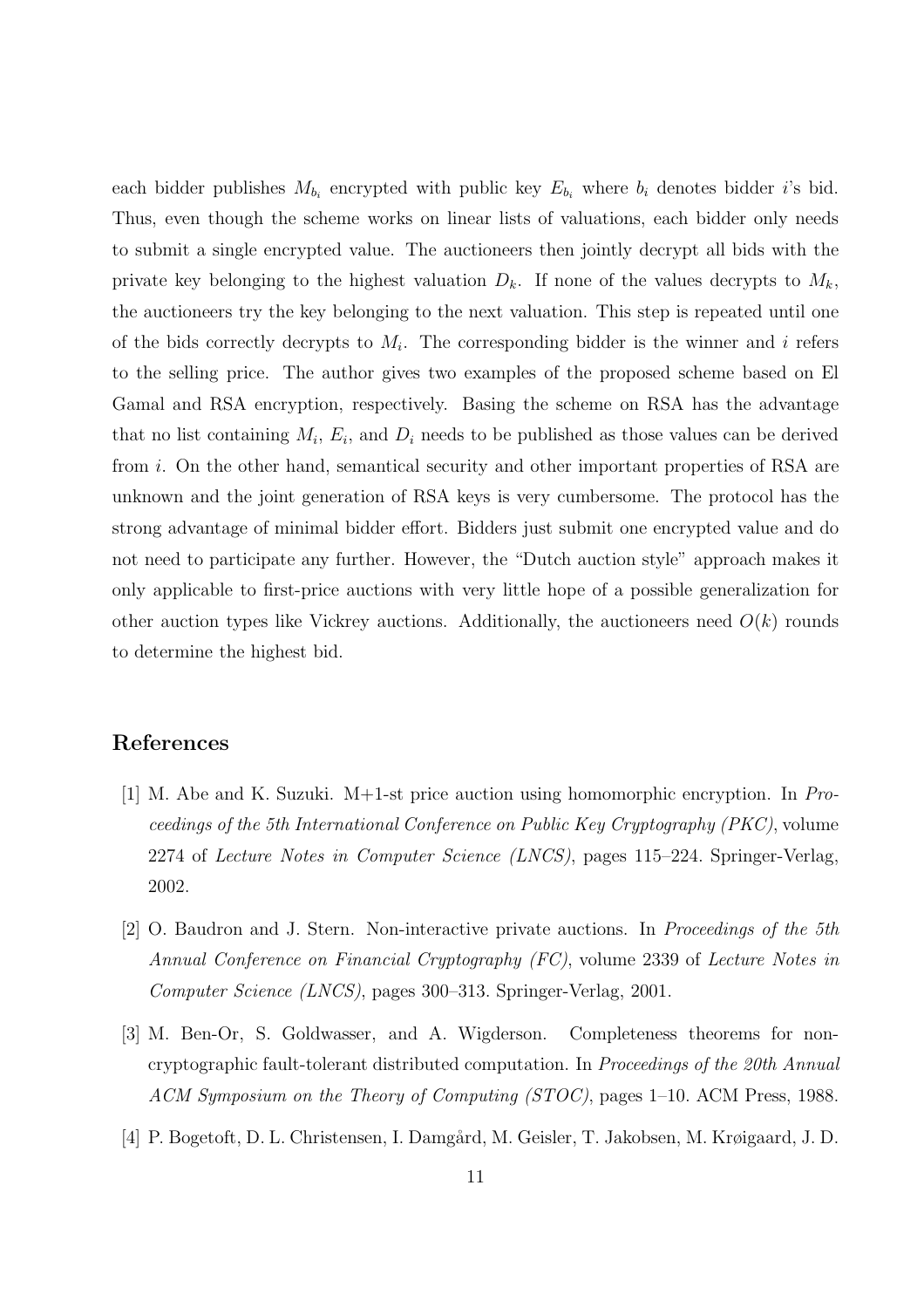| Protocol                          | Price           | Auctioneers | Rounds      | Computation <sup><i>a</i></sup> $V^b$ |              | NR <sup>c</sup> |
|-----------------------------------|-----------------|-------------|-------------|---------------------------------------|--------------|-----------------|
| Brandt [7]                        | 1 <sup>st</sup> | $\Omega$    | O(1)        | O(k)                                  |              | $\checkmark$    |
| Brandt $[6, 7]$                   | $(M+1)^{st}$    | $\Omega$    | O(1)        | O(nk)                                 |              |                 |
| Baudron and Stern [2]             | $1^{\rm st}$    |             | O(1)        | $O(n(\log k)^{n-1})$                  |              |                 |
| Parkes et al. $[23]$ <sup>d</sup> | $(M+1)^{st}$    |             | O(1)        | O(n)                                  | $\checkmark$ |                 |
| Naor et al. $[21]$ <sup>e</sup>   | $(M+1)^{st}$    | 2           | O(1)        | $O(n \log k)$                         |              |                 |
| Lipmaa et al. $[20]^f$            | $(M+1)^{st}$    | 2           | O(1)        | O(k)                                  | $\checkmark$ |                 |
| Abe and Suzuki [1]                | $(M+1)^{st}$    |             | $O(\log k)$ | O(k)                                  | $\checkmark$ |                 |
| Harkavy et al. [14]               | 2 <sub>nd</sub> | m           | $O(\log k)$ | $O(n \log k)$                         | $\checkmark$ |                 |
| Sako $[28]$                       | 1 <sup>st</sup> | m           | O(k)        | O(nk)                                 |              |                 |

<sup>a</sup>Number of modular exponentiations per auctioneer (or bidder in case there is no auctioneer)

 $<sup>b</sup>$ Verifiability</sup> <sup>c</sup>Non-Repudiation

 ${}^{d}$ The protocol by Parkes et al. [23] reveals complete bid information to the auctioneer.

 ${}^e$ The table entries for the improved version suggested by Juels and Szydlo [16] are identical.

 ${}^f$ The protocol by Lipmaa et al. [20] reveals complete bid statistics to one auctioneer.

Table 1: Overview of selected cryptographic auction protocols  $(n$  is the number of bidders and  $k$  the number of possible prices or bids). In order to enable a fair comparison, we assume that M and m are constant.

Nielsen, J. B. Nielsen, K. Nielsen, J. Pagter, M. I. Schwartzbach, and T. Toft. Secure multiparty computation goes live. In Proceedings of the 13th International Conference on Financial Cryptography and Data Security (FC), volume 5628 of Lecture Notes in Computer Science (LNCS), pages 325–343. Springer-Verlag, 2009.

- [5] F. Brandt. A verifiable, bidder-resolved auction protocol. In R. Falcone, S. Barber, L. Korba, and M. Singh, editors, Proceedings of the 5th AAMAS Workshop on Deception, Fraud and Trust in Agent Societies (Special Track on Privacy and Protection with Multi-Agent Systems), 2002.
- [6] F. Brandt. Fully private auctions in a constant number of rounds. In R. N. Wright, editor, Proceedings of the 7th Annual Conference on Financial Cryptography (FC), volume 2742 of Lecture Notes in Computer Science (LNCS), pages 223–238. Springer-Verlag, 2003.
- [7] F. Brandt. How to obtain full privacy in auctions. International Journal of Information Security, 5(4):201–216, 2006.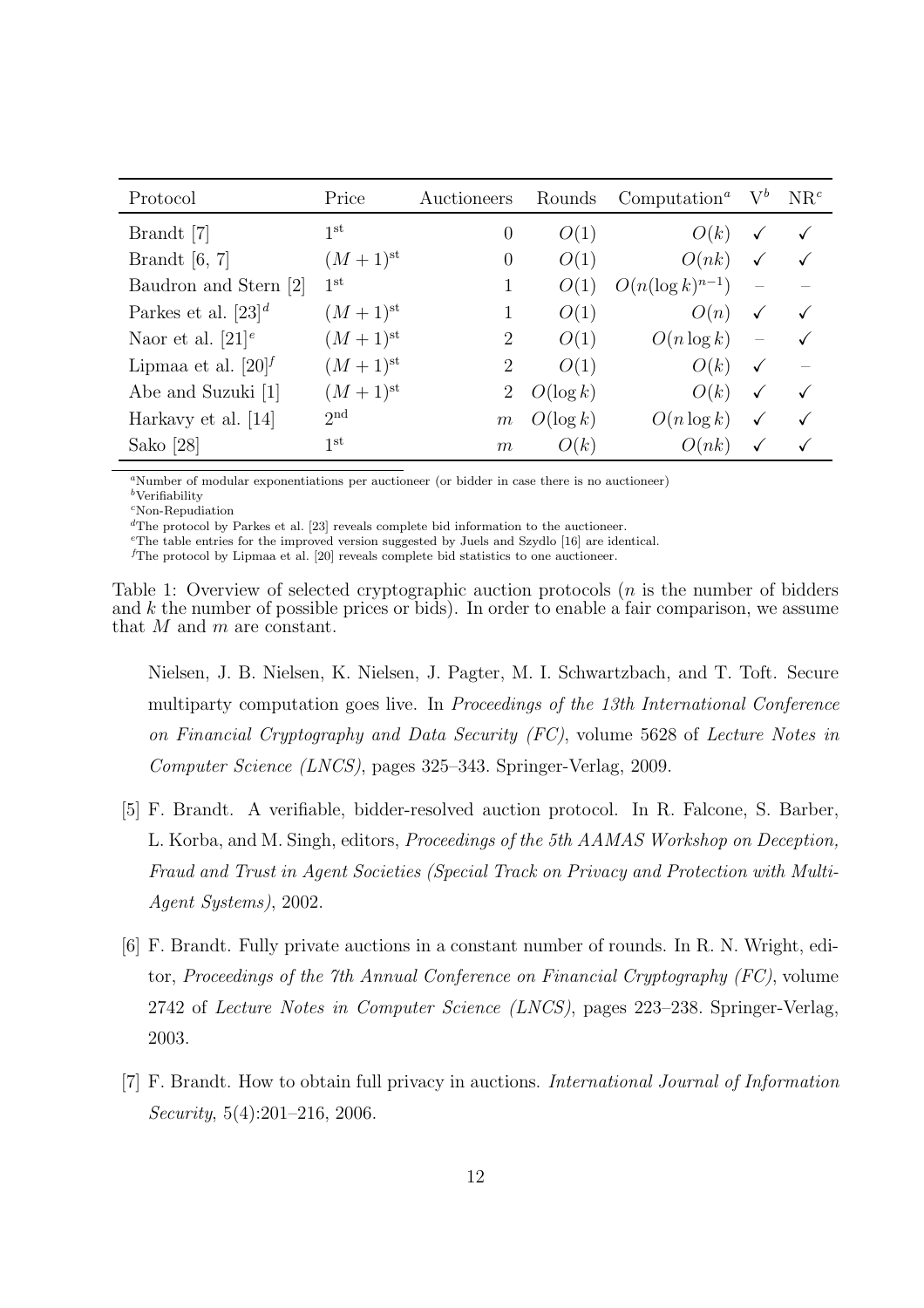- [8] F. Brandt and T. Sandholm. Efficient privacy-preserving protocols for multi-unit auctions. In A. Patrick and M. Yung, editors, Proceedings of the 9th International Conference on Financial Cryptography and Data Security (FC), volume 3570 of Lecture Notes in Computer Science (LNCS), pages 298–312. Springer-Verlag, 2005.
- [9] F. Brandt and T. Sandholm. On the existence of unconditionally privacy-preserving auction protocols. ACM Transactions on Information and System Security, 11(2), 2008.
- [10] D. Chaum, C. Crépeau, and I. Damgård. Multi-party unconditionally secure protocols. In Proceedings of the 20th Annual ACM Symposium on the Theory of Computing  $(TOC)$ , pages 11–19. ACM Press, 1988.
- [11] B. Chor and E. Kushilevitz. A zero-one law for Boolean privacy. In Proceedings of the 21st Annual ACM Symposium on the Theory of Computing (STOC), pages 62–72. ACM Press, 1989.
- [12] M. K. Franklin and M. K. Reiter. The design and implementation of a secure auction service. IEEE Transactions on Software Engineering, 22(5):302–312, 1996.
- [13] O. Goldreich, S. Micali, and A. Wigderson. How to play any mental game or a completeness theorem for protocols with honest majority. In Proceedings of the 19th Annual ACM Symposium on the Theory of Computing (STOC), pages 218–229. ACM Press, 1987.
- [14] M. Harkavy, J. D. Tygar, and H. Kikuchi. Electronic auctions with private bids. In Proceedings of the 3rd USENIX Workshop on Electronic Commerce, pages 61–74, 1998.
- [15] M. Jakobsson and A. Juels. Mix and match: Secure function evaluation via ciphertexts. In Proceedings of the 6th Asiacrypt Conference, volume 1976 of Lecture Notes in Computer Science (LNCS), pages 162–177. Springer-Verlag, 2000.
- [16] A. Juels and M. Szydlo. A two-server, sealed-bid auction protocol. In M. Blaze, editor, Proceedings of the 6th Annual Conference on Financial Cryptography (FC), volume 2357 of Lecture Notes in Computer Science (LNCS), pages 72–86. Springer-Verlag, 2002.
- [17] A. Kiayias and M. Yung. Self-tallying elections and perfect ballot secrecy. In Proceedings of the 5th International Workshop on Practice and Theory in Public Key Cryptography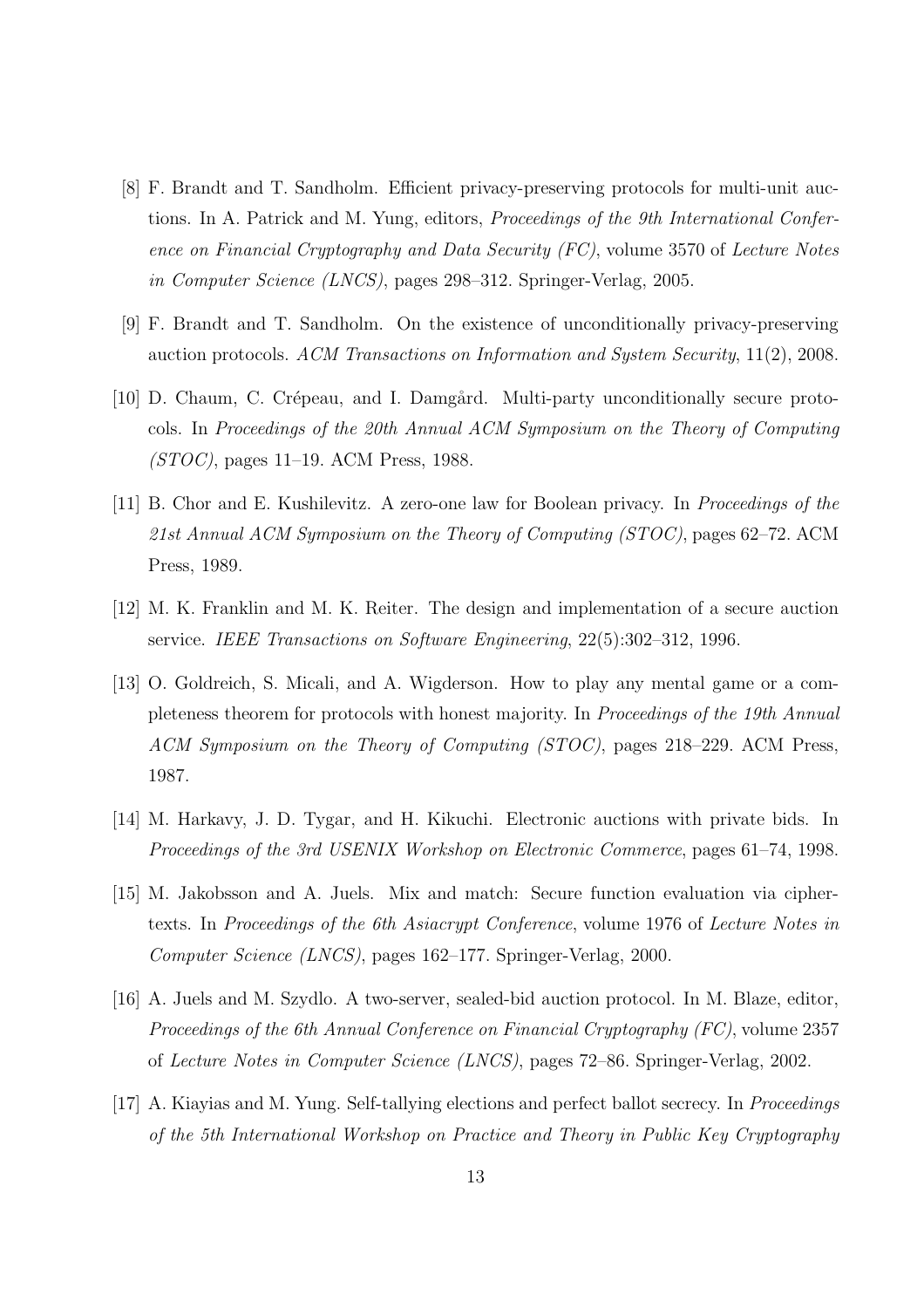(PKC), number 2274 in Lecture Notes in Computer Science (LNCS), pages 141–158. Springer-Verlag, 2002.

- [18] V. Krishna. Auction Theory. Academic Press, 2002.
- [19] E. Kushilevitz. Privacy and communication complexity. In Proceedings of the 30th Symposium on Foundations of Computer Science (FOCS), pages 416–421. IEEE Computer Society Press, 1989.
- [20] H. Lipmaa, N. Asokan, and V. Niemi. Secure Vickrey auctions without threshold trust. In M. Blaze, editor, *Proceedings of the 6th Annual Conference on Financial Cryptogra*phy (FC), volume 2357 of Lecture Notes in Computer Science (LNCS), pages 87–101. Springer-Verlag, 2002.
- [21] M. Naor, B. Pinkas, and R. Sumner. Privacy preserving auctions and mechanism design. In Proceedings of the 1st ACM Conference on Electronic Commerce (ACM-EC), pages 129–139. ACM Press, 1999.
- [22] H. Nurmi and A. Salomaa. Cryptographic protocols for Vickrey auctions. Group Decision and Negotiation, 2:363–373, 1993.
- [23] D. C. Parkes, M. O. Rabin, S. M. Shieber, and C. A. Thorpe. Practical secrecypreserving, verifiably correct and trustworthy auctions. Electronic Commerce Research and Applications, 7(3):294–312, 2008.
- [24] D. C. Parkes, M. O. Rabin, and C. Thorpe. Cryptographic combinatorial clock-proxy auctions. In Proceedings of the 13th International Conference on Financial Cryptography and Data Security (FC), volume 5628 of Lecture Notes in Computer Science (LNCS), pages 305–324. Springer-Verlag, 2009.
- [25] B. Pinkas. Fair secure two-party computation. In Proceedings of the 20th Eurocrypt Conference, volume 2656 of Lecture Notes in Computer Science (LNCS), pages 87–105. Springer-Verlag, 2003.
- [26] M. H. Rothkopf and R. M. Harstad. Two models of bid-taker cheating in Vickrey auctions. Journal of Business, 68(2):257–267, 1995.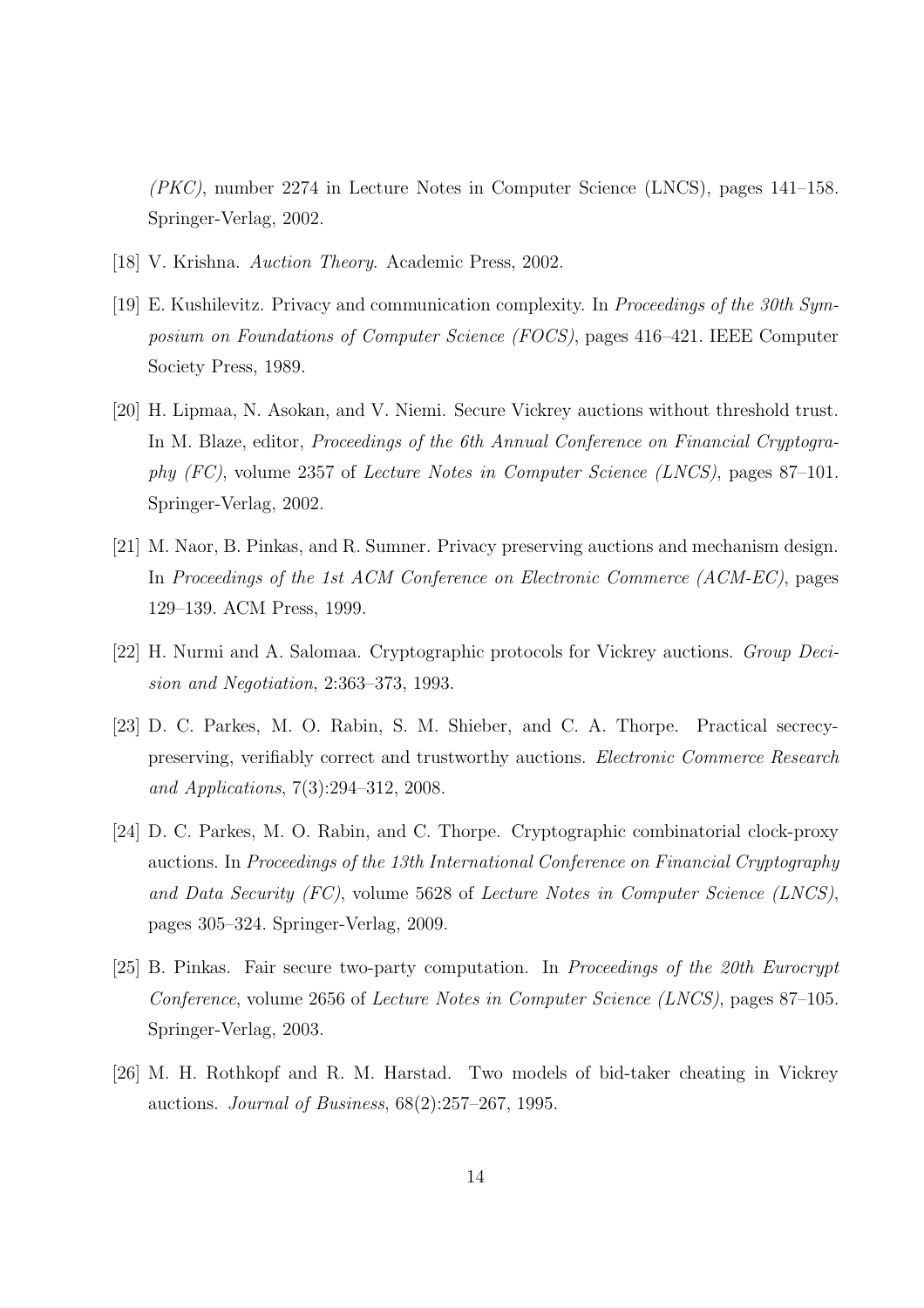- [27] M. H. Rothkopf, T. J. Teisberg, and E. P. Kahn. Why are Vickrey auctions rare? Journal of Political Economy, 98(1):94–109, 1990.
- [28] K. Sako. An auction protocol which hides bids of losers. In Proceedings of the 3rd International Conference on Public Key Cryptography (PKC), volume 1751 of Lecture Notes in Computer Science (LNCS), pages 422–432. Springer-Verlag, 2000.
- [29] T. Sandholm. Issues in computational Vickrey auctions. International Journal of Electronic Commerce, Special issue on Intelligent Agents for Electronic Commerce, 4(3): 107–129, 2000.
- [30] K. Suzuki and M. Yokoo. Secure combinatorial auctions by dynamic programming with polynomial secret sharing. In Proceedings of the 6th Annual Conference on Financial Cryptography (FC), volume 2357 of Lecture Notes in Computer Science (LNCS), pages 44–56. Springer-Verlag, 2002.
- [31] K. Suzuki and M. Yokoo. Secure generalized Vickrey auction using homomorphic encryption. In Proceedings of the 7th Annual Conference on Financial Cryptography (FC), volume 2742 of Lecture Notes in Computer Science (LNCS), pages 239–249. Springer-Verlag, 2003.
- [32] C. Thorpe and D. C. Parkes. Cryptographic combinatorial securities exchanges. In Proceedings of the 13th International Conference on Financial Cryptography and Data Security (FC), volume 5628 of Lecture Notes in Computer Science (LNCS), pages 285– 304. Springer-Verlag, 2009.
- [33] W. Vickrey. Counter speculation, auctions, and competitive sealed tenders. Journal of Finance, 16(1):8–37, 1961.
- [34] A. C. Yao. Some complexity questions related to distributed computing. In *Proceedings* of the 11th Annual ACM Symposium on the Theory of Computing (STOC), pages 209– 213. ACM Press, 1979.
- [35] A. C. Yao. Protocols for secure computation. In Proceedings of the 23th Symposium on Foundations of Computer Science (FOCS), pages 160–164. IEEE Computer Society Press, 1982.